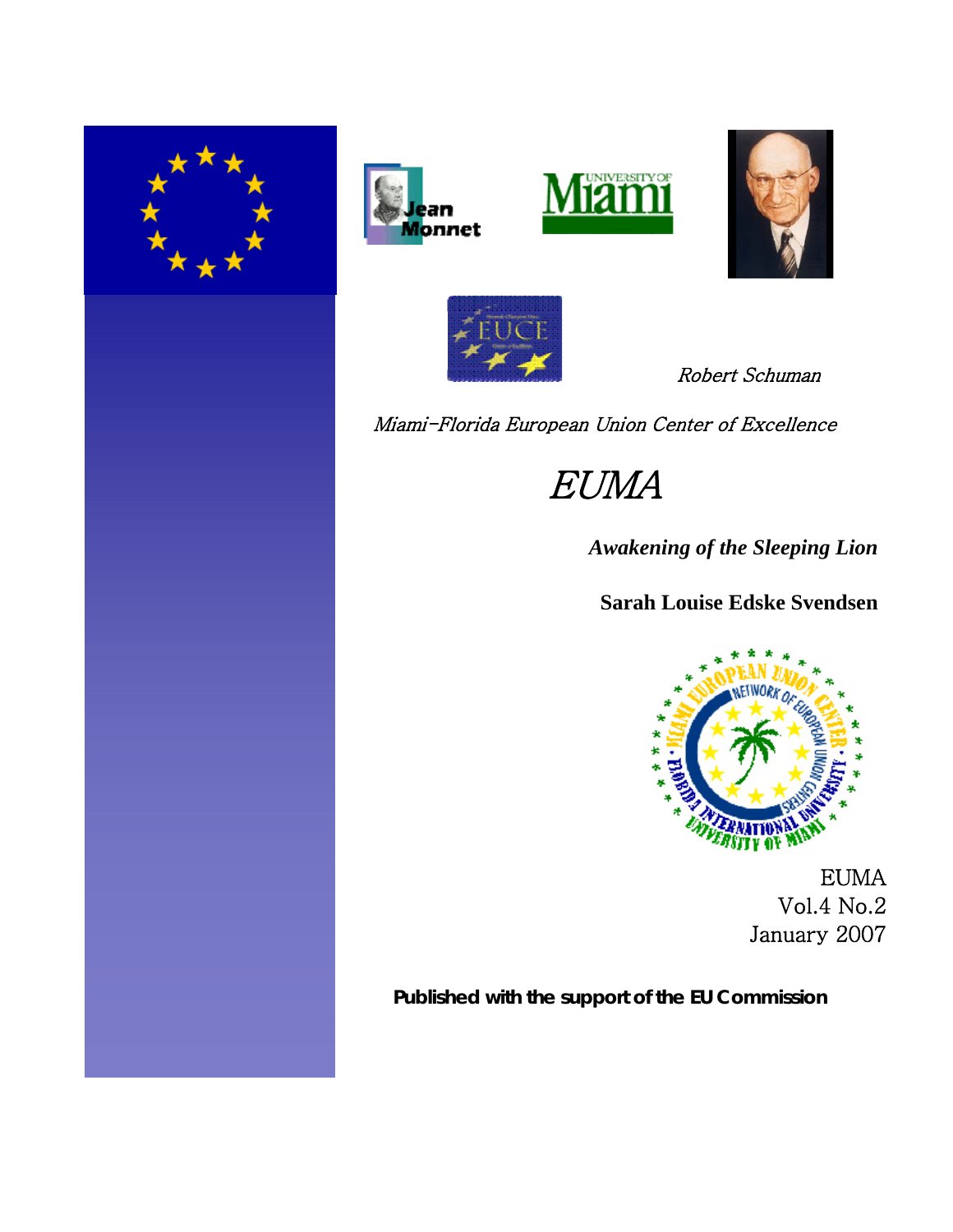# *EUMA*

*European Union Miami Analysis* **(EUMA)** is a by-weekly service of analytical essays on current, trend setting issues and developing news about the European Union.

These short papers (between 2,000 and 2,500 words in length) will be produced by the Miami-Florida European Union Center of Excellence (a partnership of the University of Miami and Florida International University) as an outreach service for the academic, business and diplomatic communities.

Among the topics to be included in the series, the following are suggested:

- $\triangleright$  The collapse of the Constitution and its rescue
- $\triangleright$  Turkey: prospects of membership
- $\triangleright$  Immigration crisis and cultural challenges
- $\triangleright$  Security threats and responses
- $\triangleright$  The EU and Latin America
- $\triangleright$  The EU as a model and reference in the world
- $\triangleright$  The Common Agricultural Policy and other public subsidies
- $\triangleright$  The euro and the dollar
- $\triangleright$  EU image in the United States

These topics form part of the pressing agenda of the EU and represent the multifaceted and complex nature of the European integration process. These short papers also seek to highlight the internal and external dynamics which influence the workings of the EU and its relationship with the rest the world.

| Miami- Florida Center of Excellence | <b>Jean Monnet Chair Staff:</b>            |
|-------------------------------------|--------------------------------------------|
| University of Miami                 | Joaquín Roy (Director)                     |
| 1000 Memorial Drive                 | Eloisa Vladescu (Associate Editor)         |
| 101 Ferré Building                  | Astrid Boening (Editorial Assistant)       |
| Coral Gables, FL 33124-2231         | Maria Lorca (Research Assistant)           |
| Phone: 305-284-3266                 |                                            |
| Fax: (305) 284 4406                 | <b>Miami-Florida European Union Center</b> |
| E-Mail: <i>jroy@miami.edu</i>       | Nicol Rae (Co-Director), FIU               |
| Web: www.miami.edu/eucenter         |                                            |
|                                     |                                            |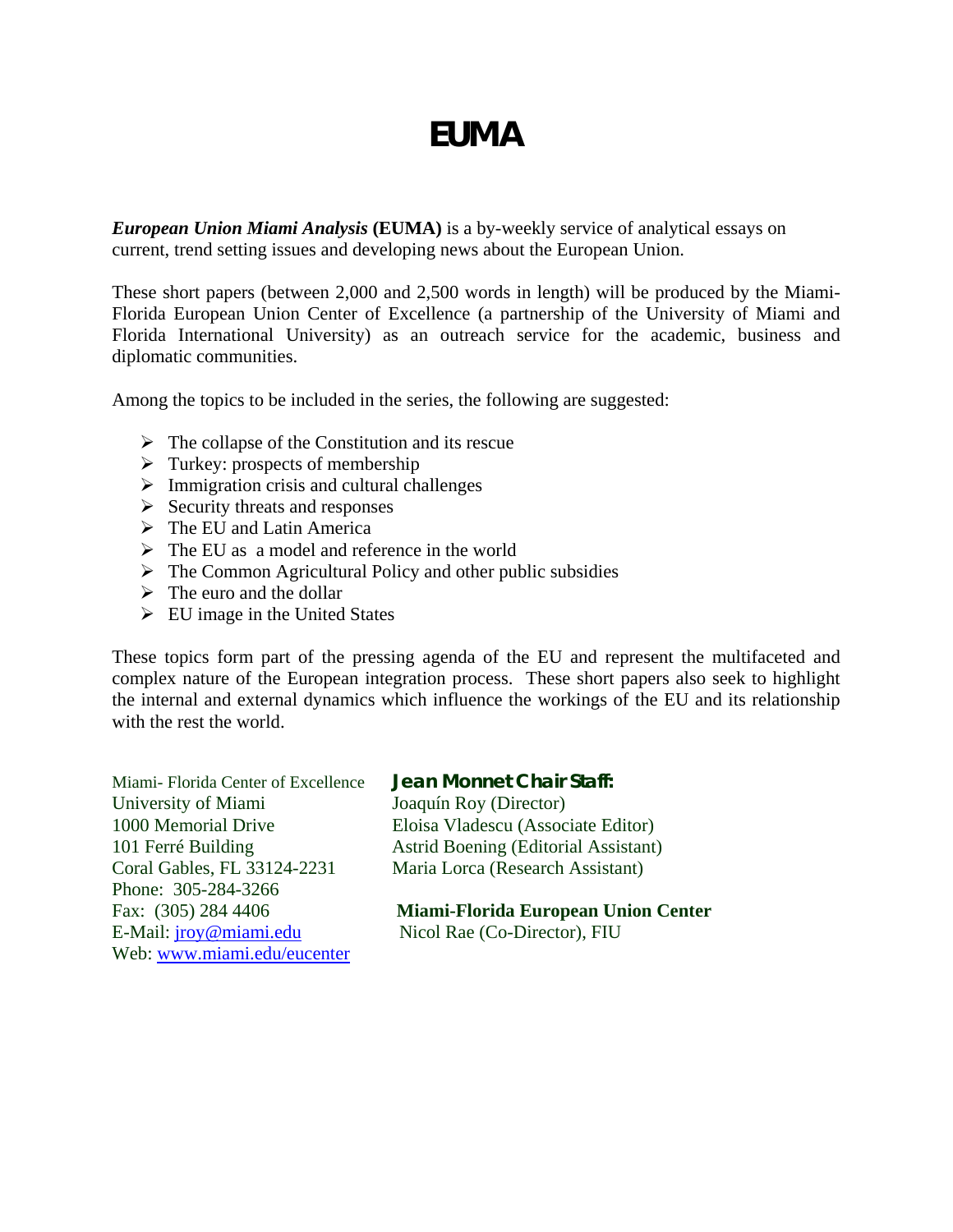**Sarah Louise Edske Svendsen** <sup>∗</sup>

**Miami-Florida European Union Center of Excellence University of Miami Miami, Florida January 2007**

<sup>∗</sup> Sarah Louise Edske Svendsen attended an exchange program at the University of Miami in 2006 as part of her Master program of Political Science at the University of Southern Denmark. She holds a BA in Political Science, also from the University of Southern Denmark.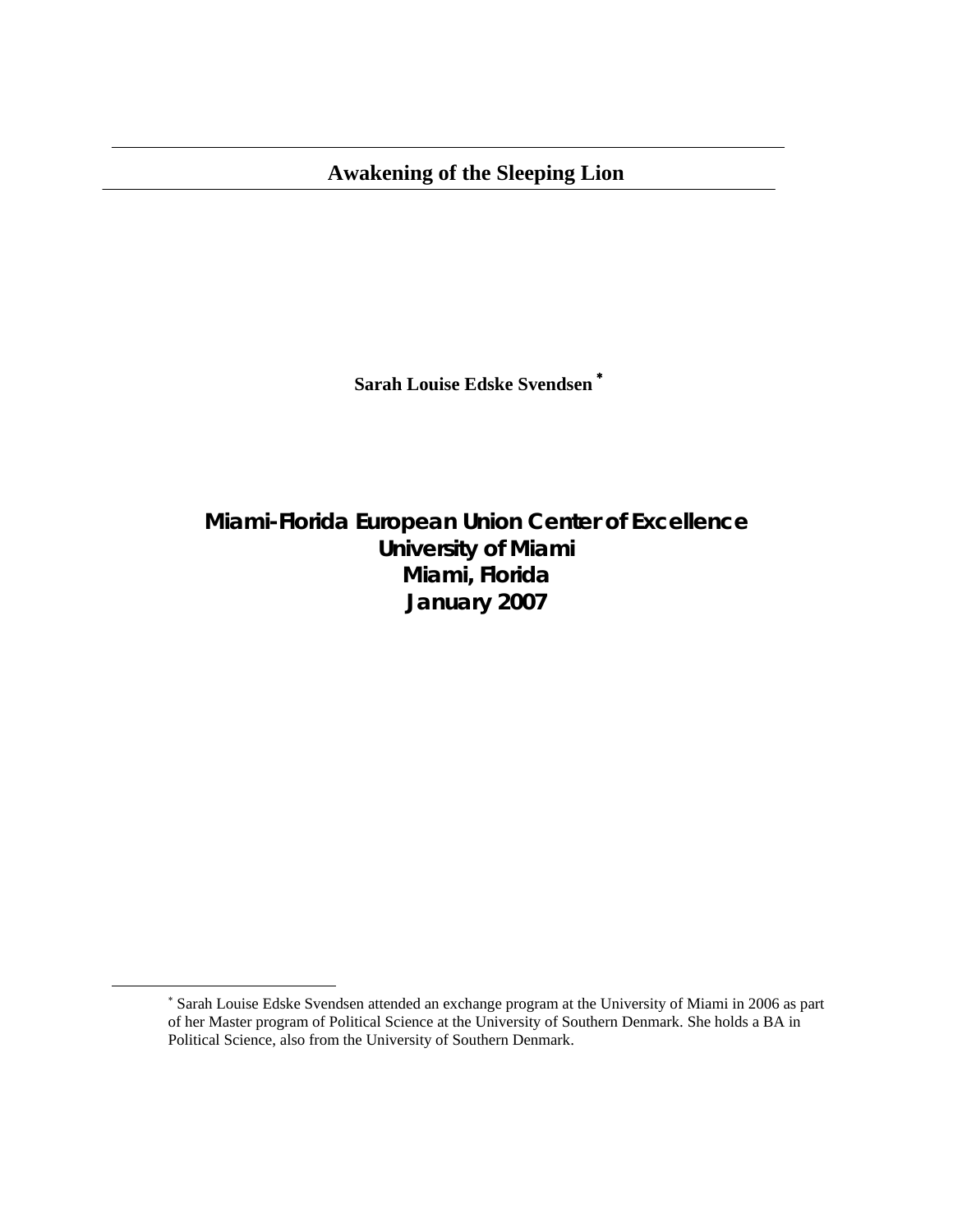#### **Introduction**

The constitution of the European Union, a common security policy and further enlargement: Three big challenges - if not the largest - to the modern European Union. Challenges that need to be solved and understood, this paper will argue, if the EU is to grow into its full potential as a global political and economical power.

 When the founding fathers of the European Union envisioned a strong, peaceful and united Europe, Europe was recovering and healing its wounds from the Second World War. Today, the need for a strong, peaceful and united Europe is just as - if not more - important. The rising threat of terror and cultural challenges highlight the need for a strong and united Europe. Today further complexities are added to the EU grandfathers' vision. The European Union has been expanding geographically as well as culturally during the last two years and with further enlargements *in spe*, which will bring even more nationalities and cultures together to constitute the European Union of the future.

For

 $\overline{a}$ 

"*World peace cannot be safeguarded without the making of creative efforts proportionate to the dangers which threaten it. The contribution which an organized and living Europe can bring to civilization is indispensable to the maintenance of peaceful relations"* (Schuman Declaration, 9th of May 1950)*.* 

 How true a prediction, but how difficult is has proven itself to be! Several questions arise when one discusses the future of a strong, peaceful and united Europe. What constitutes Europe? Is it geographical or cultural boundaries? And how can peace be secured when the EU is finding it difficult to demonstrate unification regarding important security decisions?

 This paper will seek to go further into these and other questions in a search for a higher understanding of the link between the future of the European Union and a constitution in coma, a security policy with multiple and contradicting faces as well as an enlargement with undefined boundaries and uncertain consequences.

#### **Copenhagen Criteria - soon to be deemed ancient?**

In 2004 yet ten more nations joined the European Union after fulfilling the Copenhagen Criteria of 1992: A strong economy, a democratic political system, commitment to human rights as well as a free and competitive market economy amongst others (Dinan 2005). With the 2004 enlargement, warning signs indicated that these criteria were somewhat overdue. Conflicts between the "old" European Unions member states and the new member states surfaced. Many citizens of the European Union held a widespread fear of what was to come. In a Europe where fiscal pressure and rising unemployment rates tend to fill the front pages of many European newspapers, the citizens were uncertain about what this enlargement would bring. One of the fears was that cheap labour from the east would overflow across the borders and take away jobs from already suffering workers (Thiel:2005; Barrysch:2006). So far, these fears have proven unnecessary.

With Turkey courting the European Union the question of whether the Copenhagen criteria are still valid seems inevitable. For example, the Copenhagen Criteria mention nothing about culture and identity. Turkey still has serious trouble regarding living up to human rights standards, respect for democracy and the rule of law as well as guarding the rights of minorities; they are nonetheless still a candidate to become a member of the European Union<sup>1</sup>. One can also reverse this problematic, and ask the question

<sup>&</sup>lt;sup>1</sup> http://ec.europa.eu/enlargement/turkey/political\_profile\_en.htm, 01.12.06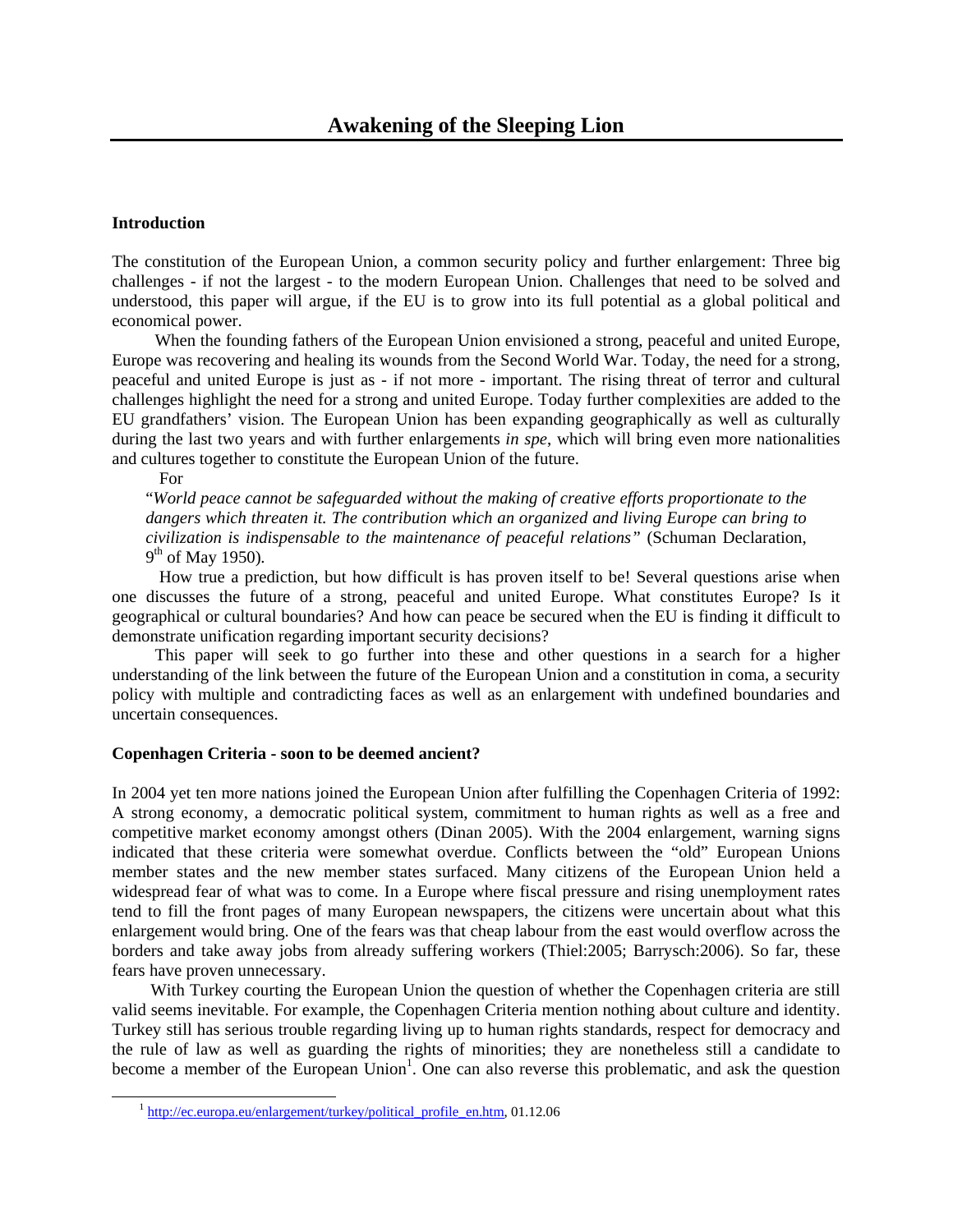with a positive attitude: should the Copenhagen criteria be deemed outdated, because they exclude potential members, thereby limiting the potential of the European Union?

#### **Turkey –to be or not to be European:**

The question of Turkish membership seems to become increasingly difficult as time goes by and fear grows amongst the citizens of the European Union of what a future with not only Turkey, but also other potential EU members such as Croatia and Macedonia, will bring. Turkey's credibility as a European Member *in spe* has recently been challenged not only internally, but also externally. Turkey is not willing to give up their possession of Cyprus, already an EU member. At the same time Cyprus is threatening to use its veto right against further negotiations with Turkey – which in turn is currently refusing to give Cyprus cargo ships access to the harbour of Ankara<sup>2</sup>, adding fuel to the fire.

 The recent crisis with Turkey, it will be argued, connects well with the need of bringing the European Constitution out of its coma and thereby securing the future of the European Union. When trying to unravel the connection between the Constitution, future enlargements and the question of a common security policy, the question of Turkey's membership is once again brought into the limelight. When speaking about the three topics, the issue of cultural diversity seems inevitable. Turkey can be characterised as the gateway to the Muslim world: 99.8 percent of the Turkish population believes in Islam<sup>3</sup>. This creates one important difference between them and the rest of the members of the European Union: Religion. The question one needs to ask here is whether this gateway should be kept open or closed?

 The arguments for keeping the door open are important. The fact that Turkey is a country founded on Islamic values may very well be a force for the European Union in its relationship with the Middle East and strengthening the European Union's position in this region. An even further reaching aspect is the possibility of fulfilling the Schuman declaration and creating a strong and peaceful Europe internally. The public opinion of today might very well be alienating the Islamic society, creating an even larger gap between it and the so called western world, hence endangering peace in Europe.

 The reasons to keep this door shut seem obvious. First of all, there is the question of whether Turkey, as a member nation, will accept a constitution where decision about engagement in war and peacekeeping activities, for the future might very well be taken at a supranational level. When discussing this, one must consider that in the world of today, the axiom seems to be that Islam equals terrorism. This argument would first of all be resented by the population of Turkey who secondly might also be suspected to resist further acts of war in Islamic countries. Would a Turkish membership of the European Union then result in an abolition of the ever important deepening of a common security policy?

 When the grandfathers of the European Union wished for a strong and peaceful Europe, they did not ponder on the question: what constitutes Europe? The European Union was founded by countries which resembled each other. Today the European Union is expanding beyond the borders that the grandfathers of the European Union first envisioned.

 It has already been shown that this question is of immense importance to a further integration and enlargement of the European Union. Where should the geographical borders of the European Union be drawn? Equally importantly is where the cultural borders should be drawn?

#### **A problem or a challenge – creating common ground:**

The idea of a common Constitution of the European Union is to create a strong foundation on which the future of the European Union will be safeguarded both internally and externally<sup>4</sup>. Two areas are of particular importance here. The question of a common labour policy and a common security policy. As

<sup>2</sup> Berlingske Tidende, 1.December 2006

<sup>&</sup>lt;sup>3</sup> http://ec<u>.europa.eu/enlargement/turkey/political\_profile\_en.htm</u>, 21.11.06

<sup>4</sup> http://europa.eu/constitution/download/summ\_da.pdf, 01.12.06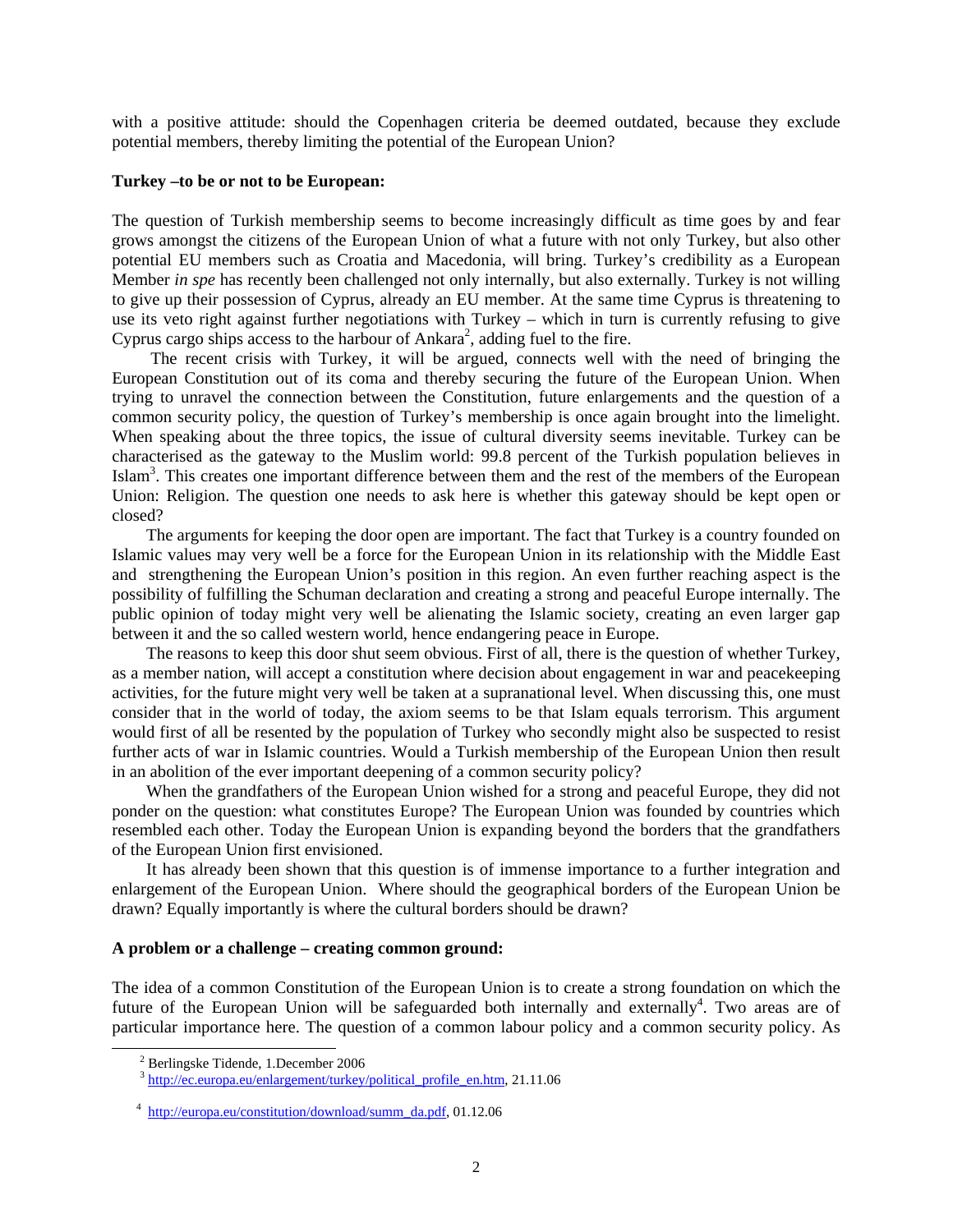indicated earlier, it is a popular view that the question of employment and labour is high on the EU's citizens' agenda - and with good reason. A European Employment Strategy was already initiated in the late 1990s, realising that higher employments rates brings prosperity. However, member countries have been somewhat wary of placing issues such as tax incentives, wage policies and job security on the formal agenda of European Integration (Dinan: 2005).It seems evident that a strong European Union must take advantage of all its employable citizens, a huge labour pool with skills varying from the IT–engineer to the factory-line worker, and the possibility of moving production to where it is both cheapest and most rational. A closer integration of wage policies and work environment will inevitably also lead to the positive effect of teaching and increasing the cultural homogenization and understanding. A good example of this is a country such as Slovenia. Being a new member of the European Union, they have contributed to a successful further enlargement of the European Union which providing education and guidance to potential new member states as well as creating an utterly important understanding for European culture.

 Another area of great importance is the question of the former second pillar of the European Union, which incorporates the security policy, both internally and externally (Bomberg: 2003). With the ratification of the Constitution of the European Union, the traditional division into three pillars would be abandoned. When discussing the issue of a common security policy in the European Union, one issue in particular seems of immense importance: the European Unions membership with the United Nations. In a time where terror and violence in the Middle East is an everyday event, the European Union needs to act as a uniting force, not dividing. Until now, the European Union is not represented through one common organ in the United Nations, but both individually as member states, through the presidency as well as through other of its institutional organs<sup>5</sup>. The implications of this institutional setting were demonstrated when the USA's proposal to engage in armed conflict in Iraq was met with ambivalence by the member states of the European Union. The member states of the European Union must take into greater consideration, that for the future US interests might not coincide with interest of the European Union and a strong common security policy will provide the EU with the possibility to assert their own wishes. Unfortunately, the new Constitution of the European Union, were it ratified, does not as such imply a stronger corporation among the member states regarding security policy. Nonetheless it implies a brighter future for further cooperation.

 Chanona argued that the security issue may be the driving force in reaching ratification and acceptance of a constitution (Chanona, 2004). Unfortunately this prediction has so far not been fulfilled. At a recent meeting between the European Unions Ministers of Justice, an agreement could not be reached regarding a proposal to shift power for policing and counterterrorism from national governments to the European Union as a whole<sup>6</sup>. The resistance to let go of further sovereignty was too great.

 The discussion presented above indicates that the European Union currently is finding itself in a form of deadlock. Fear for what the consequences of further enlargement will be (especially regarding Turkey) and resistance to further integration regarding security policy underpins the need of immediately reviving the Constitution of the European Union and working towards a stable foundation for the future of the Union. If the European Union is to become a dominating power, it will require courage and strength from the individual European Union member states to create the power balance between Europe and the USA – a power balance which all citizens of Europe silently wish for. But does the determination to make it happen exist?

#### **Europe- where do we go now?**

At this point, it can be argued that a debate of whether a common constitution for the European Union is needed, is obsolete. If the European Union is to become nothing but a toothless tiger in the future, a

<sup>5</sup> www.europa-eu-un.org, 30.11.06

<sup>6</sup> The International Herald Tribune, September 23, 2006.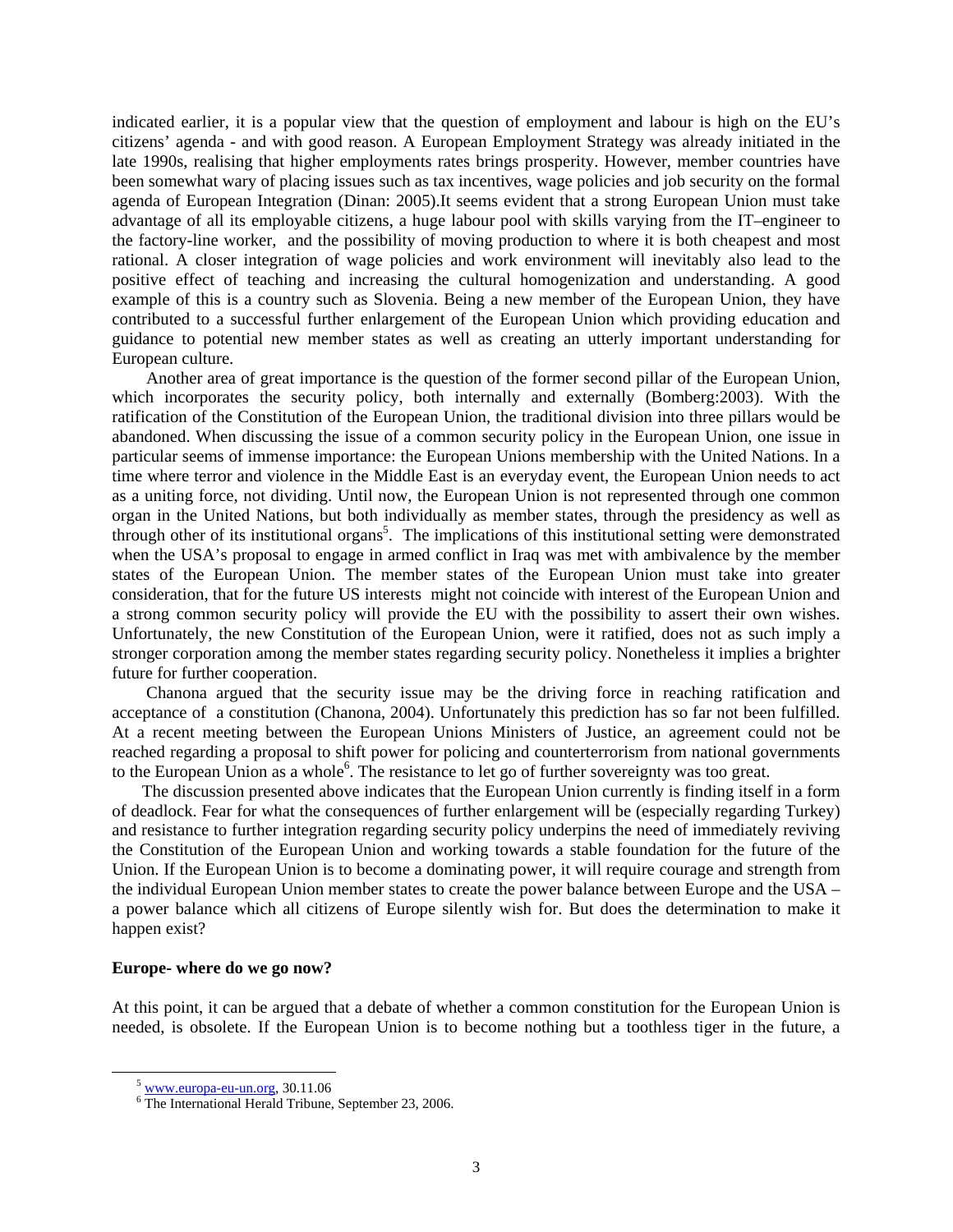greater deepening of the Union, stronger corporation and more homogenisation regarding important issues such as security policy is required.

 With Turkey's recent disagreements again towards Cyprus further wrinkles are developing on the foreheads of the leaders of the European Union's member states. As has been demonstrated, the question of Turkey potentially has an influence on the ratification of the constitution, implicitly widening and deepening the common European Union security policy. How can the European Union grant membership to a country which does not recognize its future fellow–member states' sovereignty? And on the other hand, can the peace and stability of the European Union be safeguarded for the future without the acceptance of Turkey as a member? To add to this already critical situation, the Minister of Interior Affairs in France, Friday the  $1<sup>st</sup>$  of December declared, that Turkey has no role in the European Union<sup>7</sup>, thereby creating even greater uncertainty about Turkeys future in the European Union. At the same time, the politicians of Brussels are busy, assuring that the race is not yet over, realizing the connection Turkey holds to the Middle East.

 It is crucial to note, that the potential membership of Turkey in the European Union is not the only challenge with respect to the enlargement of the European Union. As earlier noted, great fear exists amongst the various member states regarding how current fiscal pressure and rising unemployment rates can be consistent with the acceptance of new member states who have cheap labour forces, weaker economies and thereby the need for financial as well as moral support. As mentioned, the question is whether maybe the European Union needs to find inspiration from one of its new members, Slovenia and stand up to the challenge to create a stronger European Union.

 This paper as shed light on how three of the major challenges for the future of the European Union are inner twined and hence possess great influence on each other. The European Union is additionally facing the ever lurking threat of terror as well as a changing enemy picture, yet its common security policy leaves a lot to be wished for. The constitution of the European Union may very well be one solution to this issue, not only in restructuring institutional settings, but just as much in its symbolic meaning – "European Union": uniting, strengthening and safeguarding the future of it members. One can argue that the mental change following the ratification of the constitution would contribute to a greater sense of European identity, will fertilize the ground for accepting the implications of a stronger cohesion and be a supranational organ- regarding a common security policy.

 Additionally, a further enlargement of the European Union holds several important prospects. Not only is Turkey a key player, but the potentials in member states - both politically and economically - will contribute to a stronger European Union in the long run.

 The future of the European Union is to be found in a successful enlargement, a ratification of the constitution and implicit a stronger common security policy. In this scenario, the lion will be awaked and fulfil – perhaps even exceed – the expectations and hopes of its grandfathers: strong, unifying and the guardian of peace in Europe.

<sup>7</sup> Jyllansposten, 01.12.06